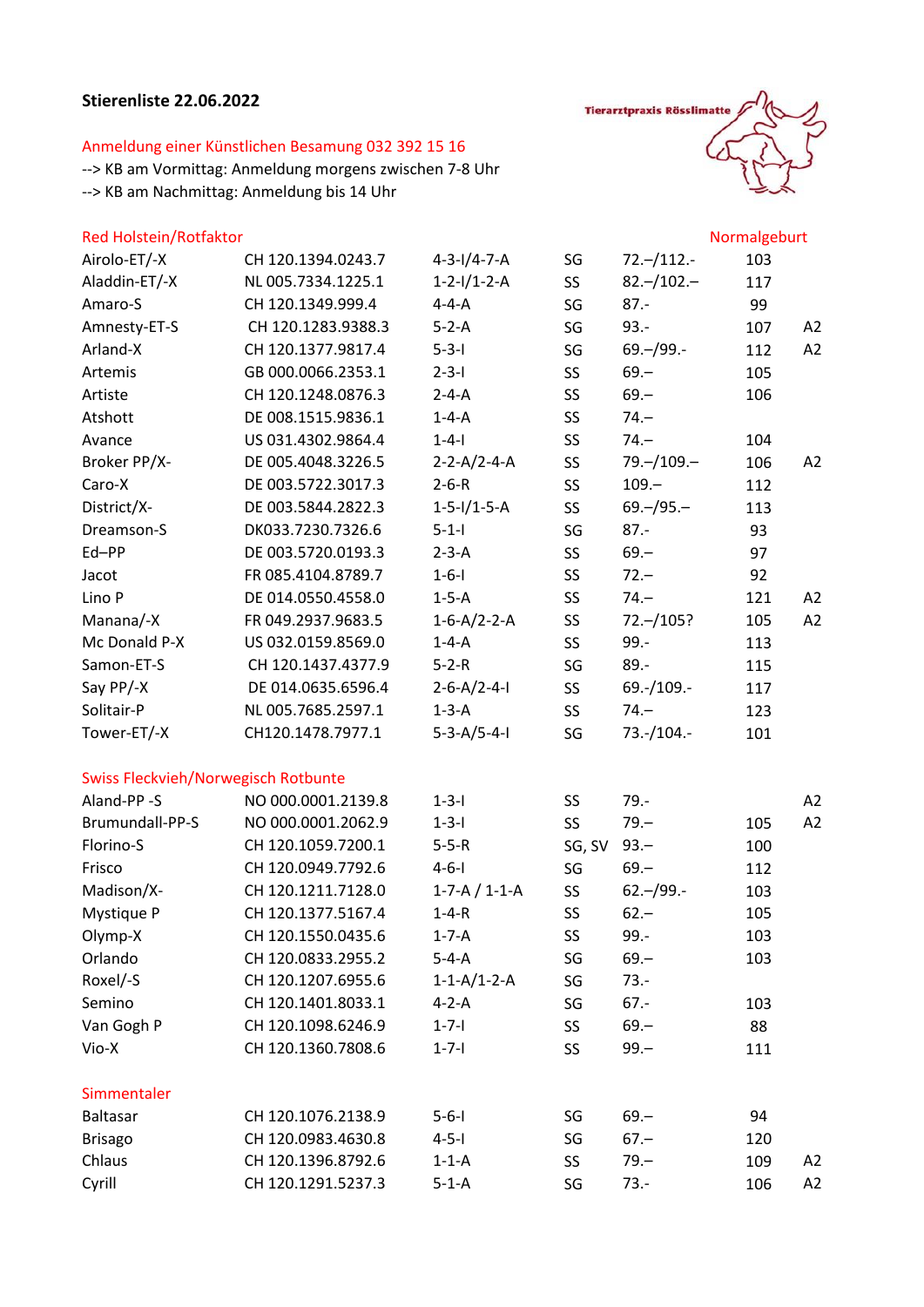| Normande               |                    |                         |             |                     |                   |    |
|------------------------|--------------------|-------------------------|-------------|---------------------|-------------------|----|
| Lafontaine             | FR 085.3898.4853.8 | $2-1-A$                 | SS          | $79 -$              |                   |    |
| Newyork                | FR 050.1154.0488.3 | $2 - 1 - 1$             | SS          | $79 -$              |                   |    |
| Montbéliard            |                    |                         |             |                     |                   |    |
| Openup                 | FR 025.2869.5708.7 | $2 - 2 - 1$             | SS          | $69. -$             |                   | A2 |
|                        |                    |                         |             |                     |                   |    |
| Holstein<br>A2P2-ET-X  | CA 000.1344.6574.3 | $5.5 - 1$               |             | $104. -$            |                   | A2 |
|                        | CA 000.0895.6379.2 | $2 - 3 - 1$             | SG          | $102 -$             | 106<br>98         |    |
| Atwood-X<br>$Bad / -S$ | CH 120.1229.1537.1 | $4 - 2 - 1/4 - 2 - 1$   | SS<br>SG    | $67 - 89. -$        | 108               |    |
| Beart-X                | NL 005.3745.3128.1 | $2 - 1 - 1$             |             | $72 - 104 -$        |                   |    |
|                        |                    |                         | SS          | $102 -$             | 114               |    |
| Bighit-P-X             | US 031.3508.7229.0 | $1-3-R$                 | SS          |                     | 107               | A2 |
| Brain-ET/-S/-X         | CH120.1537.8295.9  | 4-1-A/4-4-I/4-4-ISCSG   |             | 69./89./104.        | 107               |    |
| Canon SG-ET-X          | CH120.1436.1914.2  | $5-7-A$                 | SG          | $112. -$            | 112               | A2 |
| Chief-ET-X             | US 031.2901.5989.5 | $5 - 2 - 1$             | SG          | $104. -$            | 107               | A2 |
| Evolve-P/-X            | US 031.2903.8324.5 | $1 - 2 - A/1 - 3 - A$   | SS          | $79. - 102. -$      | 113               | A2 |
| Halogen-X              | US 030.0871.0387.5 | $2 - 5 - R$             | <b>SS</b>   | $129 -$             | $\qquad \qquad -$ |    |
| Hotspot-P-/-X          | DE 005.3967.5034.9 | $2-6-1/1-3-A$           | SS          | $72.-/109.-$        | 115               |    |
| Hulk-P-X               | DE 005.4062.9103.9 | $2 - 7 - 1$             | SS          | 109.-               | 102               | A2 |
| Husky-X                | US 031.3091.5944.1 | $1-6-A$                 | SS          | $102 -$             | 106               | A2 |
| Improbable-X           | US 032.0620.5233.8 | $1 - 1 - 1$             | SS          | $99 -$              | 109               |    |
| King Doc /-X           | US 31324177758     | $2 - 7 - A / 2 - 3 - A$ | <b>SS</b>   | $69. - 109. -$      | 106               |    |
| Kingsley-PP-X          | DE 003.5838.8697.0 | $2 - 2 - R$             | SS          | $102 -$             | 104               | A2 |
| Lezard-ET-X            | CH120.1536.0306.3  | $4-2-A$                 | SG          | $104. -$            | 101               |    |
| Macnut-PP-X            | CA 000.1272.7329.4 | $2 - 7 - 1$             | <b>SS</b>   | $119 -$             | 108               | A2 |
| Magictouch-X           | US 031.3100.3438.6 | $2-5-A$                 | SS          | $104 -$             | 110               | A2 |
| Musa/X-                | US 031.4505.5334.1 | $1-6-1/1-2-1$           | SS          | $72 - 109 -$        | 112               |    |
| Pinch/-S               | CH 120.1240.3790.3 | $4 - 3 - A/5 - 5 - A$   | SG          | $67 -$              | 122               | A2 |
| Porto-X                | NL 006.5751.0961.3 | $2 - 5 - 1$             | SS          | $102.-$             | 121               |    |
| <b>Braunvieh</b>       |                    |                         |             |                     |                   |    |
| <b>Blooming-ET</b>     | CH 120.0825.6880.8 | $4-6-A$                 | SG          | $85 -$              | 90                |    |
| Dobry                  | CH 120.1150.0452.5 | $1-1-A$                 | SS          | $69 -$              | 95                |    |
| Simbaboy               | CH 120.1025.4133.0 | $4 - 7 - A$             | SG          | $78 -$              | 92                |    |
| Jersey                 |                    |                         |             |                     |                   |    |
| Impression             | CA 000.1122.7649.1 | $1-6-A$                 | SS          | $59 -$              |                   |    |
| Lotto                  | DK 000.0030.4410.0 | $4 - 1 - 1$             | SG          | $64 -$              |                   |    |
| Nibiru-ET-X            | DK 000.0030.4882.5 | $4-5-A$                 | SG          | $94. -$             |                   |    |
| Oliver-P-X             | US 000.6718.4544.3 | $1 - 5 - 1$             | SS          | $109 -$             |                   |    |
| Candyman-X             | US 031.4100.3008.0 | $1 - 4 - 1$             | SS          | $99 -$              |                   |    |
|                        |                    |                         |             |                     |                   |    |
| Limousin               |                    |                         |             |                     |                   |    |
| Charlie/-S             | CH120.1083.2706.8  | $3 - 2 - 1$             | SG, SV 70.- |                     | 103               |    |
| Daniel-Y               | CH 120.0430.9194.1 | $3 - 3 - R$             | SG          | $57 -$              | 104               |    |
| Electro/-S             | CH 120.0825.6362.9 | $3.2.R/3-5-I$           |             | SG, SV 52 .- /72 .- | 101               |    |
| Elitas-S               | CH120.0740.8582.5  | $3 - 5 - 1$             | SG          | $65. -$             | nicht auf Rinder  |    |
| Kenni PP               | DE 003.5611.1743.0 | $3-7-A$                 | <b>SS</b>   | $46 -$              | 96                |    |
| Manday-PP              | DE003.6134.4749.2  | $3 - 7 - 1$             | SS          | 46.-                | 95                |    |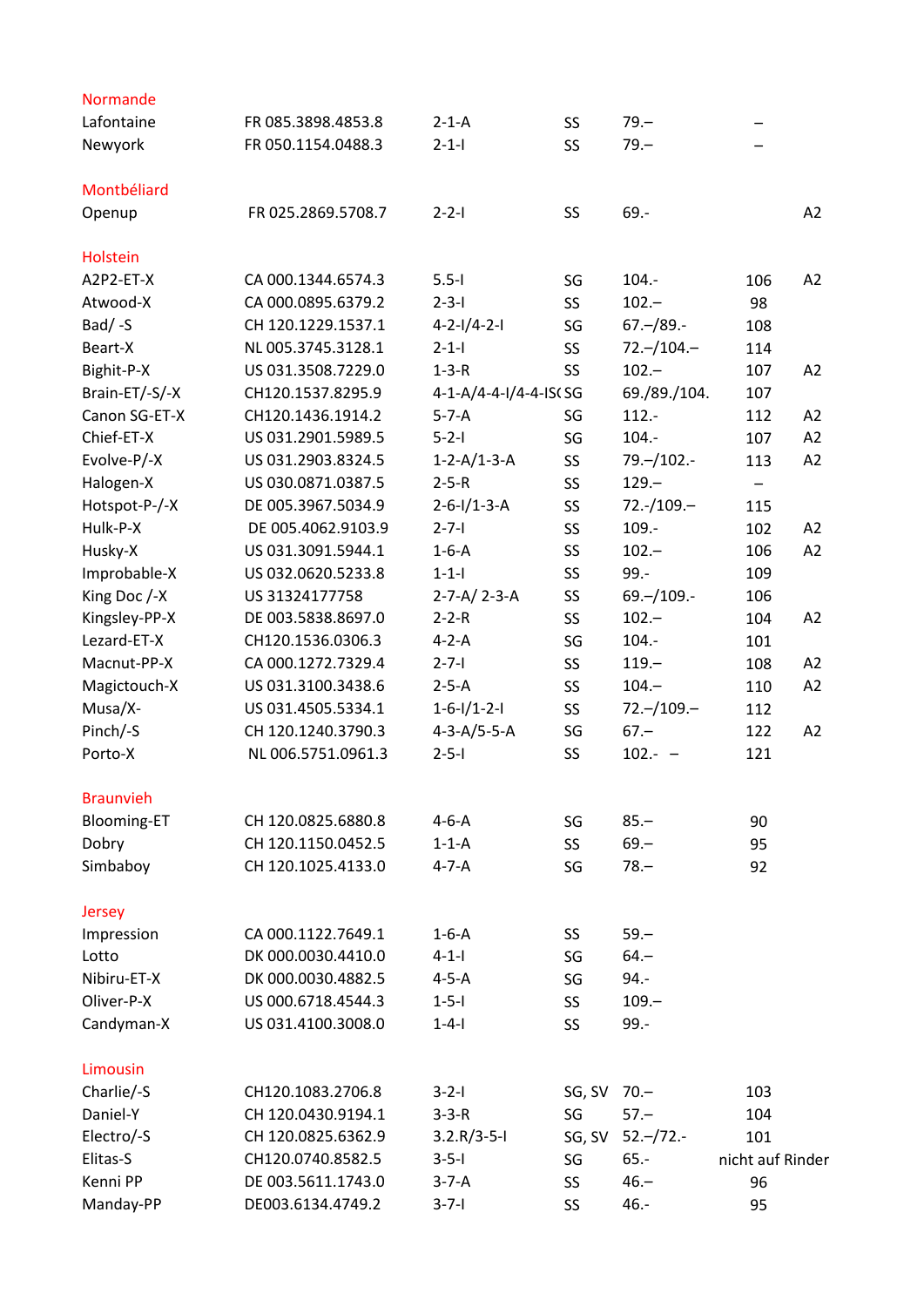| Rami/-S                  | CH 120.1060.8711.7                       | $3-3-1/3-3-1$         |     | SG, SV 40 .- / 70 .- | 107 |
|--------------------------|------------------------------------------|-----------------------|-----|----------------------|-----|
| Rubin-S/-Y               | CH 120.1159.2550.9                       | $3-1-R/3-3-R$         | SG  | $68.-/73.-$          | 105 |
| Saiko-P                  | DE 003.5668.9050.5                       | $3 - 7 - 1$           | SS. | $46 -$               | 96  |
| Ultimo-PP/-S             | DE 009.8746.2101.5                       | $3 - 5 - 1/3 - 2 - R$ | SG  | $52 - 72 -$          | 108 |
| Lemmi-PP                 | DE 003.6085.8409.6                       | $3 - 7 - 1$           | SS  | 44.-                 | 94  |
|                          |                                          |                       |     |                      |     |
| Angus                    |                                          |                       |     |                      |     |
| Neil                     | DK 072.2510.1569.0                       | $3-2-A$               | SS  | 44.-                 |     |
| Preacher                 | GB 602.3610.1088.1                       | $3-1-A$               | SS. | $46 -$               |     |
|                          |                                          |                       |     |                      |     |
| <b>Blond d'Aquitaine</b> |                                          |                       |     |                      |     |
| Oran                     | FR 021.9805.1029.0                       | $3 - 1 - 1$           | SS  | $46 -$               |     |
|                          |                                          |                       |     |                      |     |
| Hereford                 |                                          |                       |     |                      |     |
| Filou-P                  | DE 003.4232.8649.6                       | $3-1-A$               | SS  | $52 -$               |     |
| Fulano-P                 | DE 014.0365.8095.6                       | $3-1-A$               | SS. | $52 -$               |     |
|                          |                                          |                       |     |                      |     |
| Charolais                |                                          |                       |     |                      |     |
| Junior PP                | DE 003.4566.9884.6                       | $3 - 1 - 1$           | SS  | $46 -$               |     |
|                          |                                          |                       |     |                      |     |
| Eringer                  |                                          |                       |     |                      |     |
| Tartuff                  | CH 120.0745.6993.4                       | $3 - 4 - 1$           | SS  | $46 -$               |     |
|                          |                                          |                       |     |                      |     |
| <b>Simmental Mast</b>    |                                          |                       |     |                      |     |
| Dimas PP                 | DE 014.0408.4290.3                       | $3 - 3 - 1$           | SS  | $46 -$               |     |
| Amadeus-PP               | DE 014.0509.2790.4                       | $3-5-A$               | SS  | $46. -$              | 102 |
| Iveco/-S                 | CH 120.1128.1921.4                       | $3-4-R/3-4-A$         | SG  | $48 - 70 -$          | 103 |
| Tombo                    | CH 120.0793.0970.4                       | $3-5-A$               | SG  | $50 -$               | 90  |
|                          |                                          |                       |     |                      |     |
| Aubrack                  |                                          |                       |     |                      |     |
| Jubilatoir               | FR 012.1402.7955.3                       | $3-4-A$               | SS  | $49 -$               |     |
| Junivers                 | CH 120.1106.4576.1                       | $3 - 4 - 1$           | SS  | $46 -$               |     |
| Tsar                     | FR 048.0203.7600.5                       | $3-4-A$               | SS  | $46. -$              |     |
| Marquis                  | FR 012.1603.8525.8                       | 3.4.A                 | SG  | $48 -$               |     |
|                          |                                          |                       |     |                      |     |
| Piemonteser              |                                          |                       |     |                      |     |
| Gandalf-P                | DE 006.6543.0573.8                       | $3 - 2 - 1$           | SS. | 46.-                 |     |
| <b>Grandios P</b>        | DE 0066541.6195.2                        | $3 - 2 - 1$           | SS  | $46. -$              |     |
| Ulf                      | DE 003.6198.5874.2                       | $3 - 2 - 1$           | SS. | 44.-                 |     |
|                          |                                          |                       |     |                      |     |
| <b>Blaue Belgier</b>     |                                          |                       |     |                      |     |
| Dehorner-P               | CA 000.0007.2366.3                       | $3-3-A$               | SS  | $46 -$               |     |
| Sphinx                   | BE 007.5172.9045.9                       | $3-3-A$               | SS  | $44 -$               |     |
| Y-Fripon                 | BE 004.5691.4991.9                       | $3-2-A$               | SS  | $84 -$               |     |
| Bull-P                   | AT 009.0805.9329.5                       | $3-3-A$               | SS  | 46.-                 |     |
|                          |                                          |                       |     |                      |     |
| <b>Mix</b>               |                                          |                       |     |                      |     |
| Goal-5/7                 | CH 900.4100.0000.8                       | $3 - 6 - 1$           | SS  | $48 -$               |     |
| Silian-7/8               | CH 900.8000.0000.7                       | $3-6-A$               | SS  | $53 -$               |     |
|                          | Blue Mix3(Blaue Belgie CH900.1004.0000.2 | $3-3-A$               | SS  | 48.-                 |     |
|                          |                                          |                       |     |                      |     |